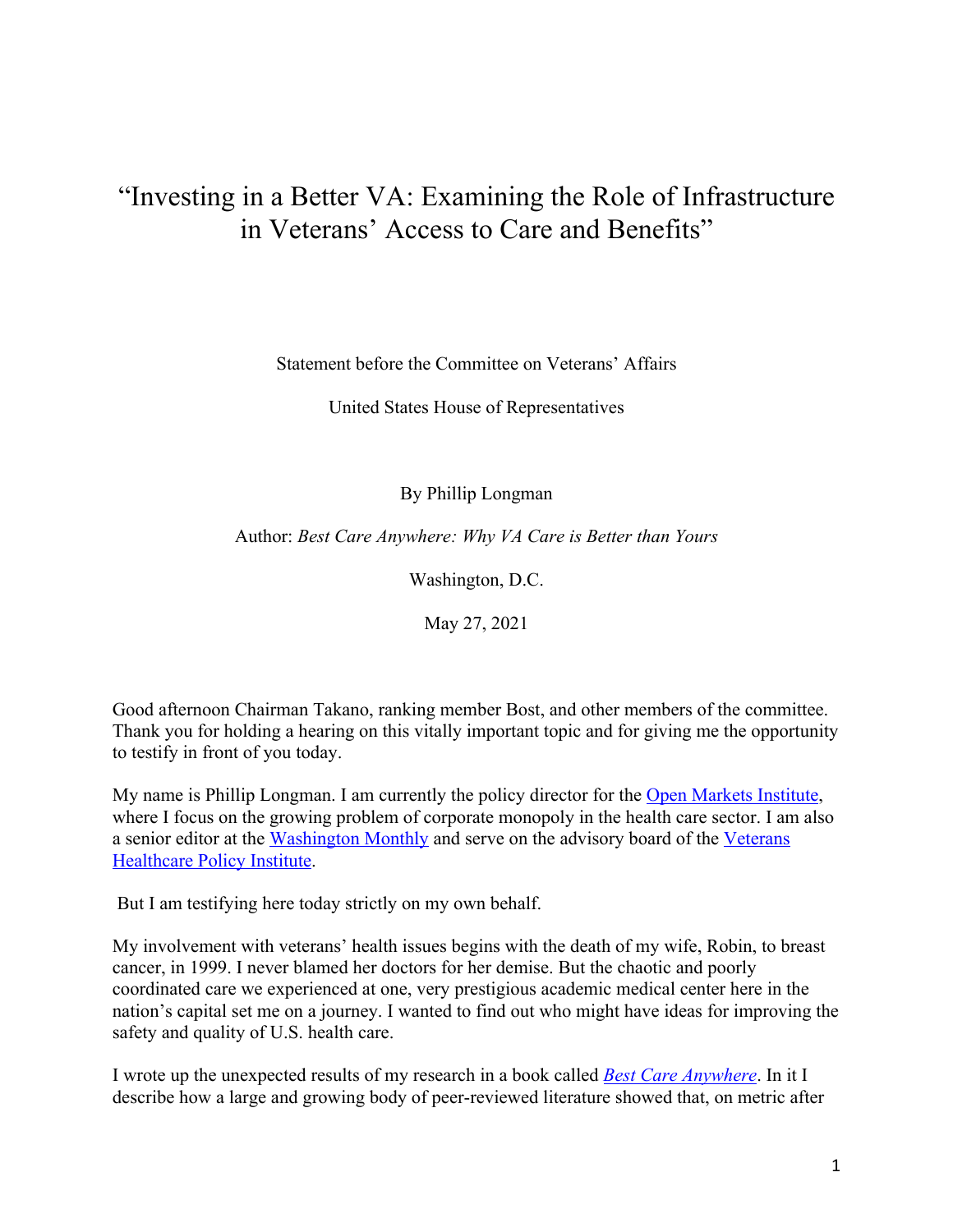metric, the much-maligned Veterans Health Administration has been outperforming the rest of the U.S. health care system. $<sup>1</sup>$ </sup>

The book, which is now in its third edition, led to my appointment by then-Senate Majority Leader Harry Reid to serve on the Commission on Care. This commission was charged by Congress and the White House with developing a strategic plan for the future of veterans' health care, which it delivered in 2016.

Based on this background and perspective, I would like to offer the following four opening observations:

- First, in dealing with the VA, never forget to ask the question: *"compared to what?"* In 2014, the VA suffered enormous reputational damage after damning national headlines about unacceptable wait times at some VA facilities. But as I argued at the time, and as subsequent studies have shown, wait times at the VA were no worse in the aggregate than those found throughout the rest of the health care system.<sup>2</sup> Since then, research shows that in three out of four specialties evaluated, the access to care at the VA now surpasses access in the private sector.<sup>3</sup> Yet perversely, many people are still under the impression that we need to privatize more VA health care because otherwise veterans will have to wait too long for treatment. The reality is closer to the opposite.
- Second, *beware false thrift*. The VA, despite all the political and bureaucratic upheavals it has been through in recent years, continues to offer care that, as a rule, combines higher quality with lower cost. Recently, for example, researchers compared veterans who received emergency room treatment at the VA with those treated at non-VA hospitals. The VA patients not only had a 45 percent survival advantage, but the cost of their care was also 21 percent below what private sector hospitals charged.<sup>4</sup> Meanwhile, the kind of coordinated primary and mental health care offered at the VA is generally not available at any price in the private sector.<sup>5</sup> Such findings underscore the reality that, while it is appropriate for the VA to outsource some specialty services in some locations, in general outsourcing will lead to poorly coordinated, lower quality care that doesn't serve veterans well and is far more expensive to taxpayers.<sup>6</sup>
- Third, *learn the lessons of the pandemic.* The coronavirus revealed and aggravated vast, long-standing racial, class, and regional inequalities in our health care system.<sup>7</sup> After years of hospitals closing and downsizing, particularly those in rural and low-income urban areas, more and more Americans now live in places that have become "medical deserts."<sup>8</sup> At the same time, even rich hospitals serving affluent patients have put margin over mission; as a result, they have virtually no surge capacity to deploy in the face another pandemic or mass casualty emergency and have cut back on routine services that don't offer high financial returns. <sup>9</sup> Instead of shrinking VA health care, we should be expanding its public health mission and giving more people access to it.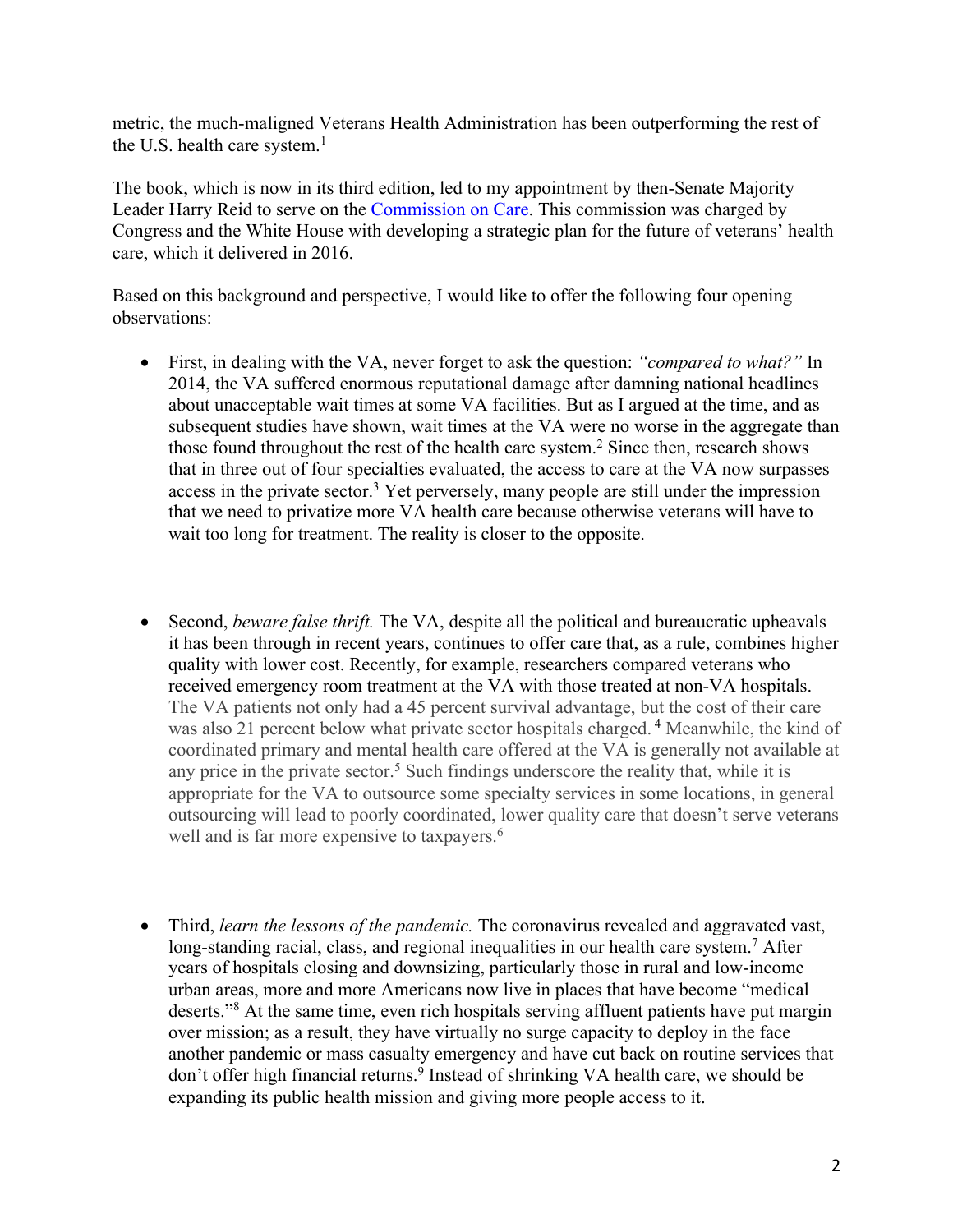• Finally, consider using the VA to combat the *growing problem of health care monopolies.* The majority of Americans now live in areas dominated by one large, monopolistic health care system, such as Partners in Boston, UPMC in Pittsburgh, or Sutter in San Francisco.<sup>10</sup> In such places, the local VA hospital often provides the only remaining effective competition in the local health care market. Shut the local VA hospital down in these areas, and what will happen? Not only will veterans likely face lower quality care and more problems of access,<sup>11</sup> but also, everyone seeking care in the community will be exposed to just that much more monopoly pricing — for everything from dialysis treatment to lab work to hospital stays. The widespread cornering of local health care markets by predatory corporate health care giants makes expanding the VA role in the U.S. health care system even more of an urgent matter for the public interest.<sup>12</sup>

Thank you for listening. I look forward to your questions.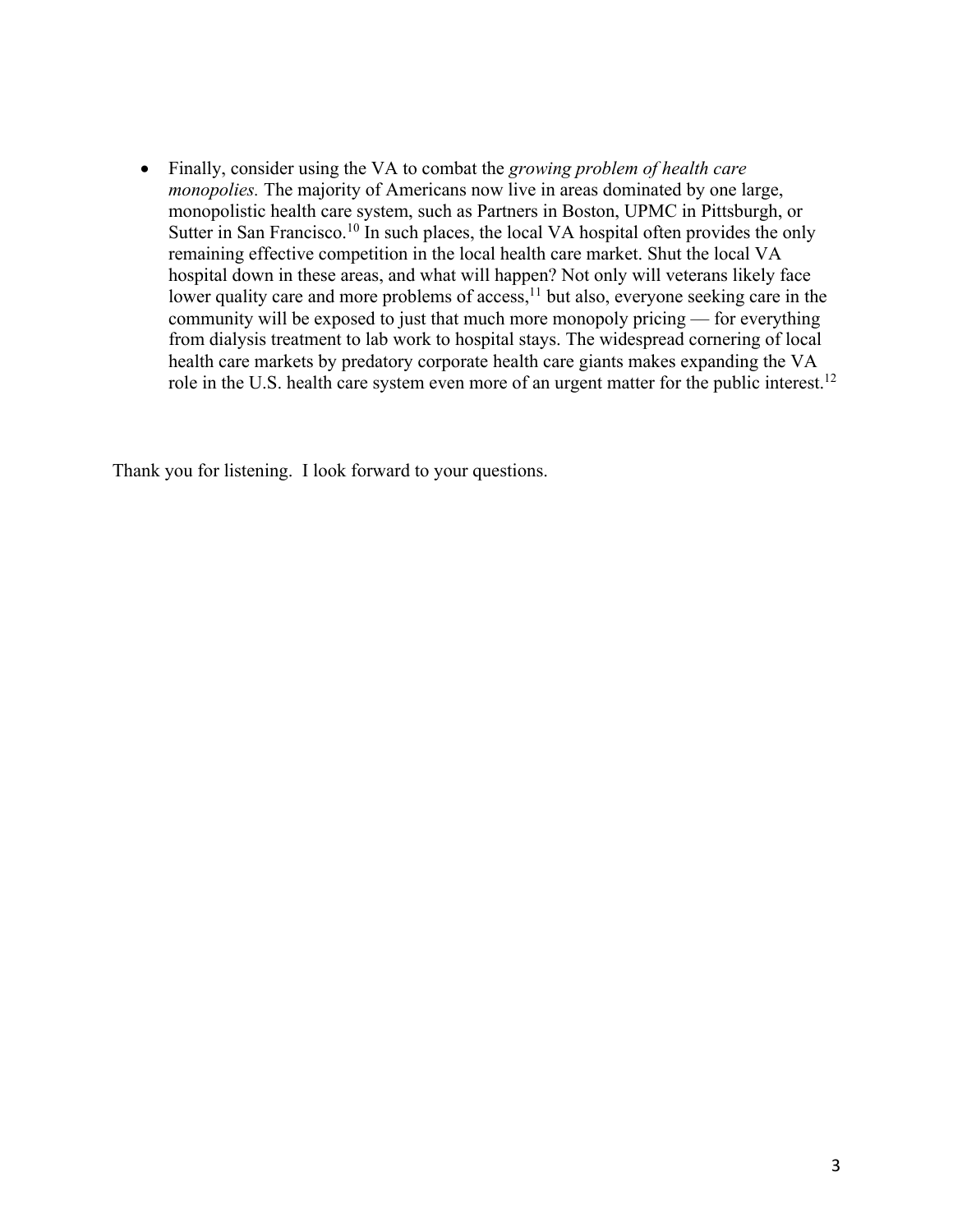## Endnotes

<sup>1</sup> See for example, Claire O'Hannon, et al., "Comparing VA and Non-VA Care, A Systematic Review," *Journal of General Internal Medicine*, 32, 105-121 (2017). See also William B. Weeks, et al., "Veterans Health Administration Hospitals Outperform Non-Veterans Health Administration Hospitals in Most Health Care Markets," *Annals of Internal Medicine*, (March 19, 2019). https://www.acpjournals.org/doi/10.7326/M18-1540 For a survey of this literature and explanation of its findings, see for example, Phillip Longman and Suzanne Gordon, "A System worth Saving," The American Foreign Legion (2016). https://www.legion.org/sites/legion.org/files/legion/publications/59VAR0817%20Longman%20Gordon%20Report. pdf

<sup>2</sup> Phillip Longman, "VA Care: Still Best Care Anywhere?" *Washington Monthly*, June 3, 2014. https://washingtonmonthly.com/2014/06/03/va-care-still-the-best-care-anywhere/ See also Alicia Mundy, "The VA Isn't Broken," *Washington Monthly*, March/April/May 2016. https://washingtonmonthly.com/magazine/maraprmay-2016/the-va-isnt-broken-yet/

<sup>3</sup> Madeline Penn et al., "Comparison of Wait Times for New Patients Between the Private Sector and United States Department of Veterans Affairs Medical Centers," *AMA Network Open (*2019).

<sup>4</sup> David Chan, "Is There a VA Advantage? Evidence from Dually Eligible Veterans." Stanford University mimeo (2020) http://conference.nber.org/conf\_papers/f145428.pdf

See also Suzanne Gordon and Russell Lemle, "The Importance of the VA Advantage," *The American Prospect*, March 21, 2021. https://prospect.org/health/importance-of-the-va-advantage-veterans-health-care/ As I discuss in my book, the VA's superior cost-effectiveness results from factors such as better care coordination, particularly of primary care and mental health services; pioneering use of electronic medical records; expertise in the unique needs of veterans; and a financial structure that allows it to put mission before margin.

<sup>5</sup> Edward Machtinger, "A Trauma Doctor Raises Questions Over VA Outsourcing," Veterans Health Policy institute, accessed May 25, 2021, https://www.veteranspolicy.org/post/a-trauma-doctor-raises-questions-over-vaoutsourcing

<sup>6</sup> According to the Commission on Care, fully replacing VA care with a voucher system for unmanaged care in the private sector would double the total systemic cost, far exceeding the projected outlays to modernize VA facilities and keep them open. This is largely because of the induced demand from veterans currently covered by other forms of insurance and because of the VA's greater cost effectiveness. See Commission on Care, *Final Report*" (2016) Appendix A: "Financing the Vision and Model," pp 171 ff. https://s3.amazonaws.com/sitesusa/wpcontent/uploads/sites/912/2016/07/Commission-on-Care\_Final-Report\_063016\_FOR-WEB.pdf

Note also that many VA hospitals play a critical role in graduate medical education, particularly by sponsoring vitally needed residency programs for primary care doctors. See Phillip Longman, "First Teach No Harm," *Washington Monthly*, July/August 2013. https://washingtonmonthly.com/magazine/julyaugust-2013/first-teachno-harm/

Closing VA teaching hospitals would therefore put huge strains on medical schools and the nation's supply of doctors, as well as imperil the VA's critical role in medical research.

<sup>7</sup> "Introducing the Best Hospitals for America," *Washington Monthly*, July/August 2020. https://washingtonmonthly.com/magazine/july-august-2020/introducing-the-best-hospitals-for-america/